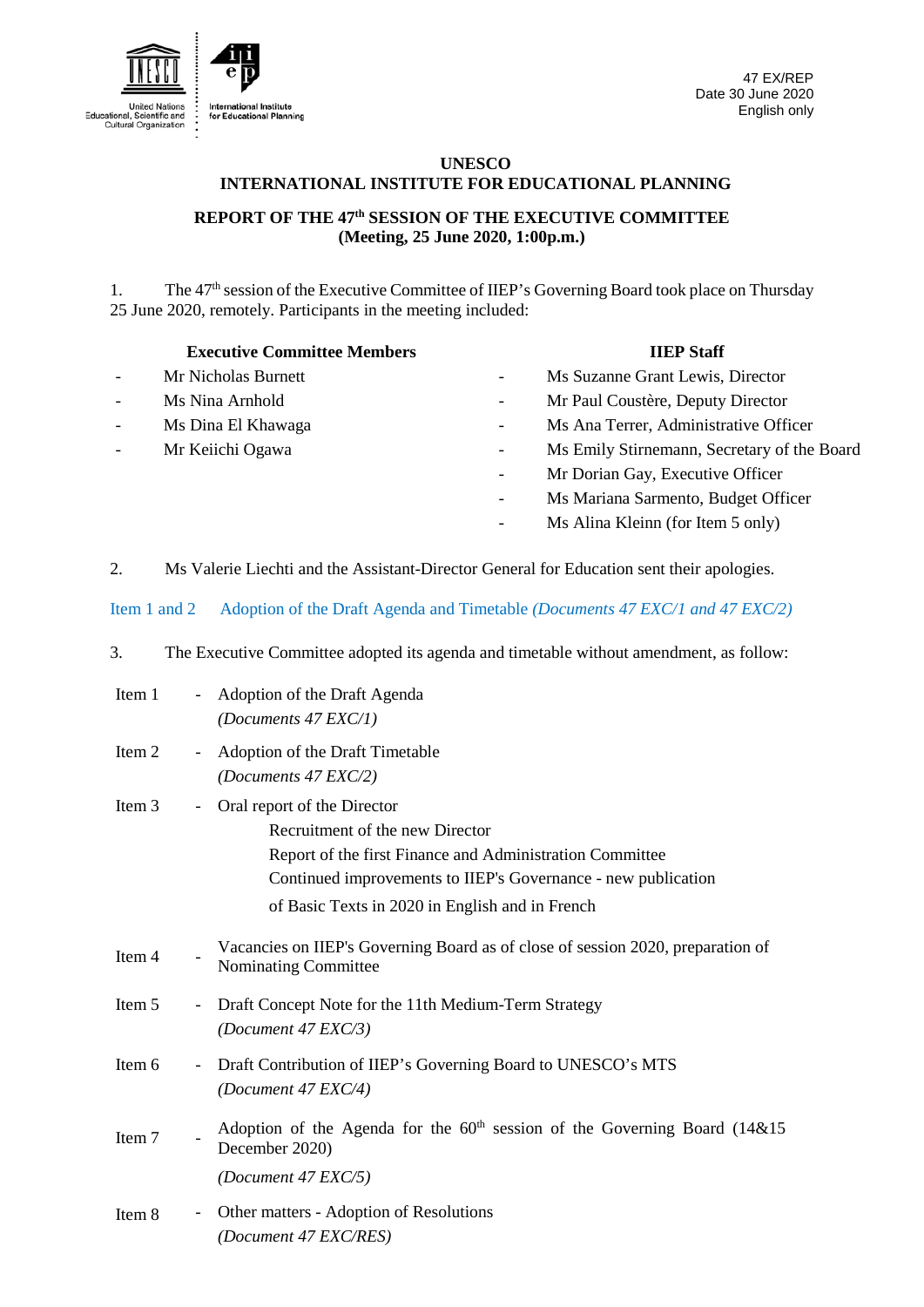#### Item 3. Oral Reports of the Chair and the Director

#### *Recruitment of the Director*

4. The Director presented the timetable. The new Director is expected to take up duty not later than 1 May 2021.

### *Report of the First Finance and Administration Committee*

5. The Chair reported on the First meeting of the Finance and Administration Committee, held on May 14, and its report and recommendations.

6. The Members of the Executive Committee endorsed the recommendations of the first Finance and Administration Committee, insisting that future budgets should be elaborated according to scenarios compliant with IIEP's rule on required operational reserves for the entire duration of the 11th Medium-Term Strategy. The Committee noted that this kind of scenario would have a profound impact on program, to be discussed under Item 5.

7. The Members of the Executive Committee raised the feasibility of increasing fundraising efforts in a changing funding scene due to the pandemic. Priorities of donors are shifting. The Director recalled IIEP's funding scene with two funders signing for four years at a time, and one that is also multiple-year but on a different schedule. It is difficult to fundraise with a strategy in the making, however IIEP is keeping strong relationships with its core funders, and building trust with potential donors, such as Denmark and Canada, who are always recipients of IIEP's correspondence on strategy and orientations. The Director continues to make the case to UNESCO to apply a performance-based allocation to increase the allocation to IIEP.

8. To the Board Members' question on expected reduction of expenditure in the proposed scenario leading to a balance in 2022, the Director elaborated on IIEP's swift adaptation to the current context, and the change of mode of delivery along with the efficiency of this change. The main challenge is to maintain the level of service to Member States with less travel. IIEP is well positioned for a changing world because the work on crisis-sensitive planning is already being addressed in all three offices and the demand for this work is increasing. Structuring operations alongside the design of the next Medium-Term Strategy is relevant for better effectiveness. Further deliberation is being given to the justification for a residential annual course in Paris in its current format, and IIEP's Administration is looking into costs to inform the continued evolution of IIEP training offer. A combination of learning opportunities and knowledge sharing proved possible during confinement, IIEP having previously massively invested in online learning platforms.

#### **Resolution 498**

The Executive Committee,

**Having heard** the oral report of the Chair regarding the First Finance and Administration Committee,

**Appreciates** the elaboration of financial scenarios covering the end of the 10th Medium-Term Strategy and the entire 11th Medium-Term Strategy (2022-2025),

**Recommends** that the Director monitor and update the forecasts and convene a Finance and Administration Committee twice a year to inform the decisions of the Executive Committee and the Governing Board.

**Recommends** that the Director elaborate the draft budget for 2021 in accordance with a scenario compliant with IIEP's rule on required operational reserves for the entire duration of the 11th Medium-Term Strategy.

#### *Continued improvements to IIEP's Governance*

9. The Director reported that the IIEP Basic Texts have been updated in English, pursuant to the modifications decided at the 39th Session of the General Conference. A gender-neutral working document has been issued and sent to the full Board, cleared of obsolete texts. A bilingual publication of the Basic Texts will be available for the 60th Session of the Governing Board.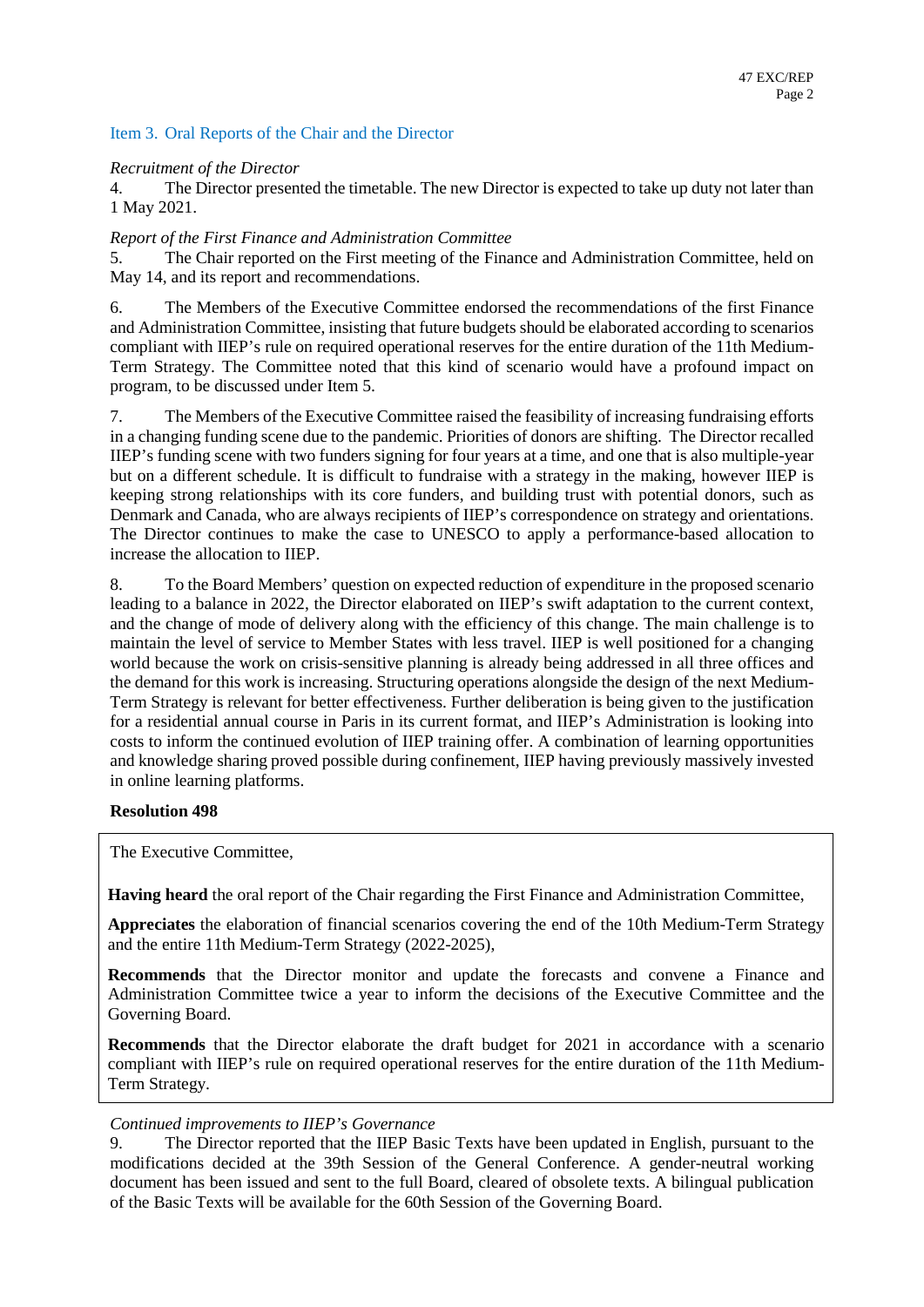### Item 4. Vacancies on IIEP's Governing Board as of close of session 2020 and preparation of the Nominating Committee

10. The Chair introduced the item, recalling that four positions had been filled in early 2020.

11. Three positions on the Board will be vacant at the close of the 2020 session. The Nominating Committee, composed of the Chair, Robert Jenkins, Dzingai Mutumbuka and José Weinstein, will convene in the fall. In the meantime, Board Members are requested to think about candidates to fill the Africa seat, the Arab seat, and one at-large seat, bearing in mind the priority for gender balance, which is a priority for the Board and the Organization. Formal requests will follow over the summer.

## Item 5. Draft Concept for the  $11^{th}$  Medium-Term Strategy (Document 47 EXC/3)

12. The Deputy Director presented the document. The Chair expressed his congratulations on the straightforward language used in the document and the presentation, distancing itself from the traditional UN phraseology. Board Members were overall in agreement with the Draft Concept Note and made comments and proposals along the lines of the guiding questions of the presentation.

13. All members of the Executive Committee were in favour of citing Covid-19 in the introduction, as an overall explanation of the changes in delivery mode argued generally in the Concept Note. They stated that demand is changing and IIEP is proposing new responses, in order to adapt. However, it is a difficult situation, as the current state of uncertainty does not allow us to know if IIEP can plan a post-Covid-19 response or if the situation will last for several years. Funding from potential funders is being reallocated to Covid-19 responses, but there are opportunities for IIEP, which has long-standing knowledge in crisis-sensitive planning. IIEP is in an excellent situation to help governments and decision-makers through online learning, contingency planning, etc. Covid-19 should not necessarily appear in the document as a topic itself, rather, Committee Members proposed that it be part of the resilience topic, which will remain relevant for future crises. The document should, however, make stronger connexions to Covid-19, which creates an opportunity for IIEP to change its way of doing business; if anything Covid-19 is accelerating the pace at which IIEP must change in a permanent way its delivery mode with travel being less central, which also allows for a greener institution.

14. The Chair also insisted that the Concept Note pitch IIEP's role in a world in which funders are switching resources, and focusing their resources on health, on social protection. During the Finance and Administration Committee in May, one Board Member recalled how important it was to not talk about Education's intrinsic merits, but rather link Education to topics that are priorities for governments: labour markets and political stability. The Covid-19 situation is forcing changes in Education as well as in financing priorities of those who do or might fund IIEP.

15. The Director and the Deputy Director agreed with the Committee on the overall comments they made, that IIEP is able to respond more quickly than many to crises, and that resilience should be used in its initial precise definition. IIEP efforts to mainstream crisis-sensitive planning are advancing and IIEP is championing this with Headquarters, with good recognition. However. in IIEP's four-year strategy, everything must not be linked to Covid-19, but rather use Covid-19 as a stimulus for changing implementation methods.

16. In a more detailed discussion, on the content of the Draft Concept Note, the Chair raised concerns regarding the idea of a global institute with regional offices on five continents, and what the comparative advantages were. Committee Members did not express disagreement with this vision but questioned the going to scale in a difficult context for fundraising. The Deputy Director answered that opening regional offices would be a response to some aspiration from donors who have already indicated that they would help set up regional presence, as the examples of the Dakar and the Buenos Aires have proved very efficacious, and that reliance in Asia on the UNESCO Bangkok regional office has shown some limitations. For Arab States, language and context are important, and intervening from Paris only can also hinder appropriate levels of implementation.

17. The Members of the Executive Committee requested more information on the type of external consultations IIEP was to lead for the development of the Medium-Term Strategy, and agreed to all the following possibilities laid out by the Director: meetings with UNESCO regional groups, elaboration of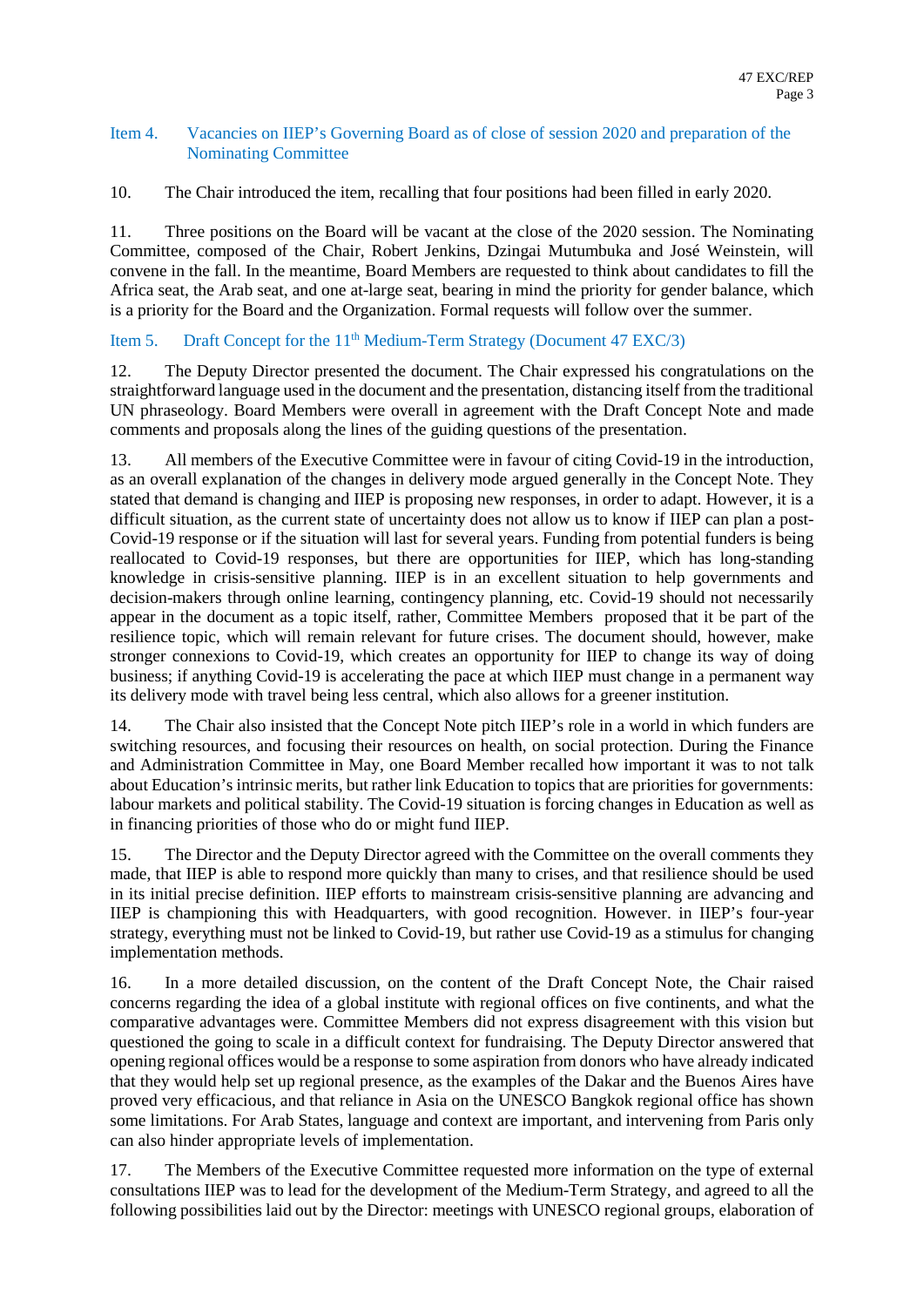needs assessments, surveys, external evaluation of IIEP's research program in 2020, audience analysis study, training evaluations, Donors' Day.

18. The Members of the Executive Committee agreed with the current Roadmap and requested that the Draft Concept Note be presented at the 60th Session of the Governing Board with an annotated outline of the Strategy. The Board will then be consulted in full in the Spring of 2021 before final agreement by the Executive Committee toward the end of the first semester of 2021.

#### **Resolution 499**

The Executive Committee,

**Having reviewed** the Draft Concept Note for the 11<sup>th</sup> Medium-Term Strategy contained in Document 47 EX/3,

**Approves** the initial Draft Concept Note in the understanding that the proposed changes made by the Committee will be reflected,

**Invites** the Director to provide the final Concept Note, together with an outline of the Strategy itself, based on the guidance provided by this 47<sup>th</sup> session of the Executive Committee, as well as input and feedback retrieved through further consultation, to the 60<sup>th</sup> session of the Governing Board.

Item 6. Contribution from the IIEP Governing Board to the Draft UNESCO MTS (*Documents 47 EXC/4*)

19. The Deputy Director presented the item and the document, and presented his thanks to Mr Simone Cecchini, ECLAC, for his excellent contribution to the elaboration of the final document. The Chair and the Members of the Executive Committee echoed the thanks to Mr Cecchini for his contribution, and praised his commitment as a new Board Member.

20. Pursuant to a short discussion, the document will be amended in two different parts to reflect the request of one Board Member to put more emphasis on the Asia region, which was unintentionally omitted, and another of the Chair to take this opportunity to remind the UNESCO Education Sector and the Executive Board to make a step towards performance-based allocation of UNESCO's contribution to the Institute's finances.

#### **Resolution 500**

The Executive Committee,

**Having reviewed** the Draft Contribution from Governing Bodies to UNESCO's Medium Term Strategy at the request of the Working Group on Governance,

**Thanks** the Director for coordinating the responses from IIEP's Board Members,

**Approves** the Contribution as amended by the Committee,

**Requests** the Director to communicate the approved Contribution to the Executive Office of UNESCO's Education Sector.